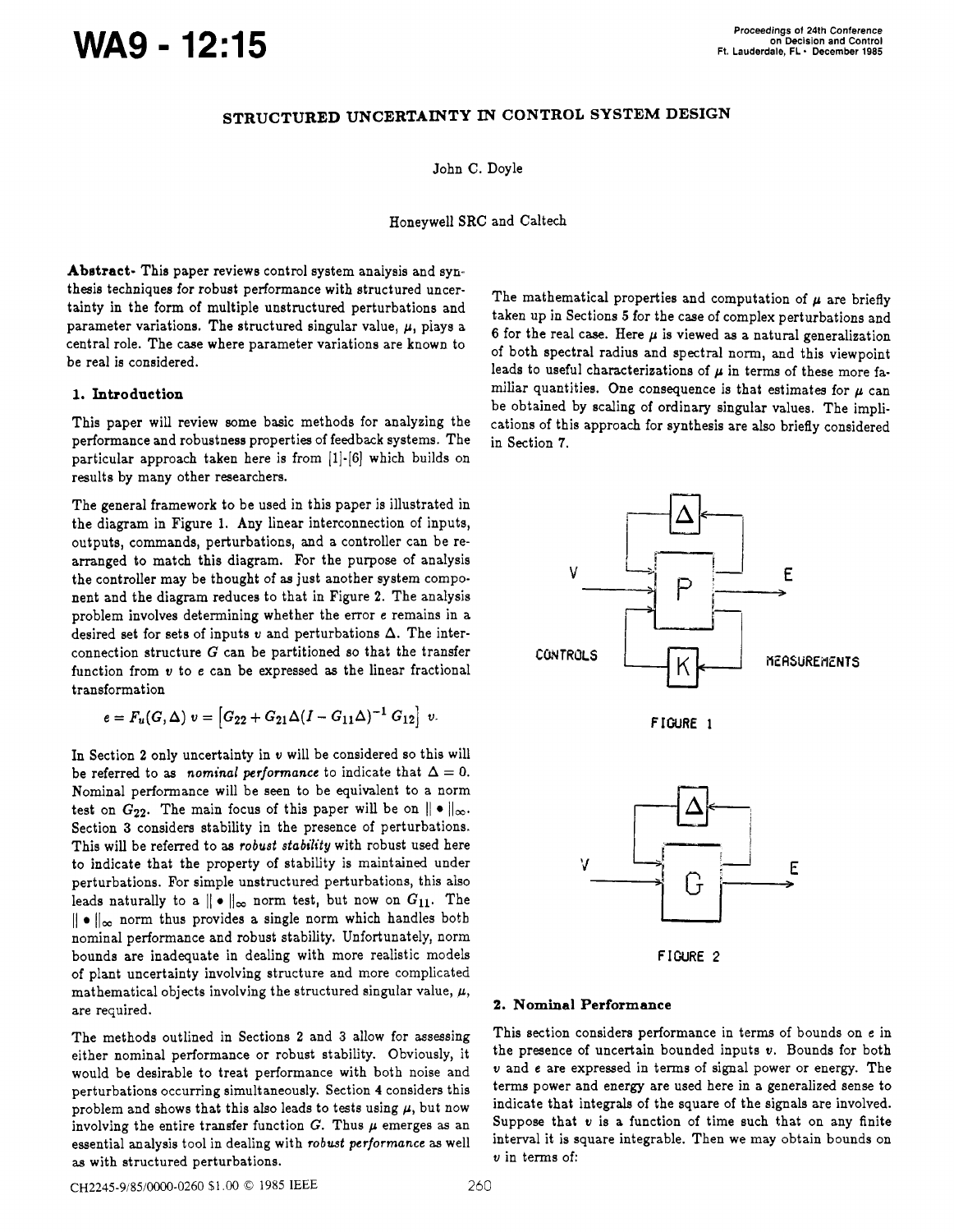(1) Power: 
$$
BP = \left\{ v \mid \lim_{T \to \infty} \frac{1}{2T} \int_{-T}^{T} ||v(t)||^2 dt < 1 \right\}
$$
  
(2) Energy:  $BL_2 = \left\{ v \mid ||v||_2^2 = \int_{-\infty}^{\infty} ||v(t)||^2 dt < 1 \right\}$ 

The prefix *B* denotes the unit ball. The bounds are scaled to 1 since any other scaling can simply be absorbed into the interconnection structure *G.* Likewise, any weighting or coloring filter can be absorbed into *G* so that only unweighted signals need be considered. Note that in practice, the use of weightinga on both **u** and **e** are essential to reflect the varying spatial and frequency content of both the input signals and the performance specifications.

The relationship between  $v$  and  $e$  is expressed by the following

Performance Theorem (Power/Power): or its bounded subset:

$$
e \in BP \quad \text{for all} \quad v \in BP
$$
  
iff 
$$
\|G_{22}\|_{\infty} \le 1
$$

where

$$
||G||_{\infty} = \sup_{\omega} \overline{\sigma} [G(j\omega)]
$$

The same theorem holds for **u** and **e** in *BLz.* This theorem is a trivial restatement of the induced norm but focuses attention on the use of  $\|\bullet\|_{\infty}$  as a test for performance.

## **3. Robust Stability**

In this section, we will consider plant perturbations, a type of uncertainty entirely different from uncertain input signals. Since plant perturbations can destabilize a nominally stable system, the first issue to be addressed is robust stability. In what follows, it makes no difference whether  $\Delta$  is a constant complex, rational, or real-rational matrix so for simplicity it will be **as**sumed constant complex. Stability will be taken to mean that the perturbed system has no closed rhp poles. Under these assumptions, we have the following simple and well-known theo $rem([12], [13])$ :

**Theorem RSU** (Robust Stability, Unstructured):

Stable for all 
$$
\Delta, \overline{\sigma}(\Delta) < 1
$$
  
iff  $||G_{11}||_{\infty} \le 1$ 

The term unstructured refers to the fact that  $\Delta$  is assumed to be bounded but otherwise unknown. Typically weights are used when modeling plant uncertainty to reflect the frequency and spatial variation of the perturbations. These weights can always be absorbed into the nominal interconnection structure so in that sense it is no loss of generality to assume a uniform norm bound on  $\Delta$ . It is in the assumption that no structural information is available for  $\Delta$  that limits the usefulness of Theorem RSU. In practical problems, it is generally the case that the uncertainty consists of parameter variations and *multiple* normbounded perturbations. Using only a single norm-bounded perturbation for analysis is rarely adequate. Parameter variations typically arise because of uncertain coefficients in differential equation models of physical systems and involve real scalars. Norm-bounded perturbations often arise when trying to capture the effect of unmodeled dynamics and are themselves dynamic systems. This would typically lead to norm-bounded reairational perturbations, but for analysis, it is sufficient to instead consider constant complex matrix perturbations.

Any linear interconnection of inputs, outputs, transfer functions, parameter variations, and perturbations can be rearranged to fit the diagram in figure 2, where  $\overline{\sigma}(\Delta)$  < 1 but  $\Delta$  is blockdiagonal. This is an obvious consequence of the fact that composition of linear fractional transformations are linear fractional, and it holds for perturbations to transfer functions as well **as** elements of state-space realizations. Reducing to the uniform norm bound typically requires the absorption into the nominal interconnection structure of scalings and weights. Then  $\Delta$  will be a member of a set like

$$
\Delta = \{ \text{diag}(\delta_1, \delta_2, \dots, \delta_m, \Delta_1, \Delta_2, \dots, \Delta_n) \mid \delta_i \in \mathbf{R}, \Delta_j \in \mathbf{C}^{k_j \times k_j} \}
$$
(3.1)

$$
\mathbf{B}\mathbf{\Delta} = \left\{ \Delta \in \mathbf{\Delta} \mid \overline{\sigma}(\Delta) < 1 \right\}. \tag{3.2}
$$

It is possible to define more general sets involving, for example, repeated perturbations, and these will be considered in Section **5.** Nonsquare perturbations can easily be handled in what follows by augmenting the interconnection structure with rows or columns of zeros.

Given  $\Delta \in \mathbf{BA}$  Theorem RSU could be used to obtain sufficient conditions for robust stability, but the test could be arbitrarily conservative. That is, it is easy to construct examples where  $||G_{11}||_{\infty}$  can be made arbitrarily large but no  $\Delta \in \mathbf{BA}$  leads to instability. In order to obtain a precise generalization of Theorem RSU to handle structured uncertainty, we need the structured singular value,  $\mu$  [2]. The positive real-valued function  $\mu$ satisfies the property

$$
\det (I - M\Delta) \neq 0 \text{ for } \forall \Delta \in \Delta, \overline{\sigma}(\Delta) < \gamma
$$
  
iff  $\gamma \mu(M) \leq 1.$  (3.3)

Note that  $\mu$  is a function of  $M$  that depends on the structure of the  $\Delta$ 's in  $\Delta$ . This dependency is typically not represented explicitly. If  $\mu(M) \neq 0$ , (i.e.  $\exists \Delta \in \Delta$  such that  $\det(I-M\Delta) = 0$ then

$$
\frac{1}{\mu(M)} = \min_{\Delta \in \mathbf{\Delta}} \left\{ \bar{\sigma}(\Delta) \mid \det(I - M\Delta) = 0 \right\}.
$$
 (3.4)

Unfortunately,  $(3.4)$  is not typically very useful in computing  $\mu$ since the implied optimization problem is cumbersome and can have multiple local maxima which are not global. Computation of  $\mu$  is a complicated problem and some results will be given in Sections 5 and 6. For now, assume  $\mu$  is the function defined above.

With these definitions, the correct generalization of Theorem RSU to structured uncertainty is

**Theorem RSS** (Robust Stability, Structured)

Stable for all 
$$
\Delta \in \mathbf{BA}
$$
  
iff  $||G_{11}||_{\mu} \le 1$ 

where

$$
||G||_{\mu} \stackrel{\text{def}}{=} \sup_{\omega} \mu \left[ G(j\omega) \right]. \tag{3.5}
$$

Note that  $||G||_{\mu}$  is not actually a norm, but the notation is convenient. Note also that it depends not only on *G* but also the assumed structure of **A.**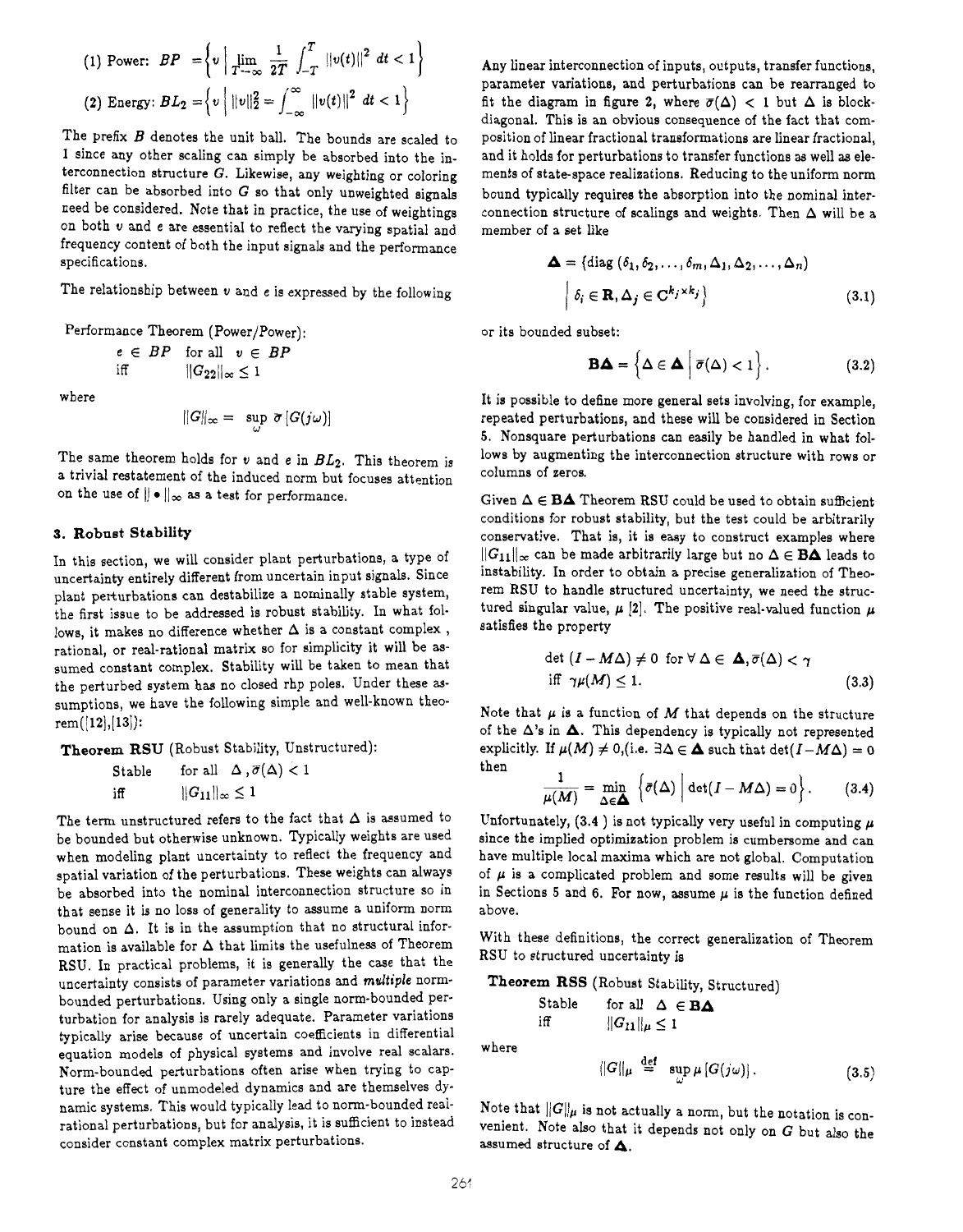## **4. Robust Performance**

The methods outlined in the previous two sections allow for analyzing either nominal performance or robust stability. Obviously, it would be desirable to treat performance with both noise and perturbations occuring simultaneously [3]. The following theorem addresses exactly this problem.

## **Theorem RP:**

$$
F_u(G, \Delta) \text{ stable and } ||F_u(G, \Delta)||_{\infty} < 1 \ \forall \Delta \in \mathbf{BA}
$$
  
iff  $||G||_{\mu} \le 1$ 

where  $\mu$  is taken w.r.t. the structure

$$
\widetilde{\Delta} = {\{\widetilde{\Delta} = \text{diag } (\Delta, \ \Delta_{n+1}) \mid \Delta \in \Delta \}}.
$$

This theorem is the real payoff for using  $\mu$ . It's made possible by the equivalence of performance and robust stability when using  $\|\cdot\|_{\infty}$ . The block  $\Delta_{n+1}$  may be thought of loosely as a "performance block' used to turn the performance condition into a robust stability condition and finally into a test using  $\mu$ . Note that  $\mu$  is computed for the full  $G$  and is taken with respect to an augmented structure.

| what's one nammary              |                              |                              |
|---------------------------------|------------------------------|------------------------------|
| Performance<br>Perturbation     | Stability                    | $e\in BP$                    |
| $\Delta=0$                      | No $C_+$ poles               | $  G_{22}  _{\infty} \leq 1$ |
| $\overline{\sigma}(\Delta)$ < 1 | $  G_{11}  _{\infty} \leq 1$ | $  G  _\mu \leq 1$           |
| $\Delta \in \mathbf{B}\Delta$   | $  G_{11}  _\mu\leq 1$       | $  G  _\mu \leq 1$           |

## **Analysia Summary**

## **6.** *p* **For Complex Perturbations**

In the previous sections, it was shown that robust performance and stability with structured uncertainty reduces to computing  $\mu$  for constant matrices  $G(j\omega)$  and then taking sup over all  $\omega$ . For this to be useful, we must have ways of computing  $\mu$ or bounds for it. This section will begin by outlining some of the mathematical properties of  $\mu$  for complex perturbations and viewing it **as** a natural generalization of the spectral radius *p,*  and the spectral norm (maximum singular value)  $\bar{\sigma}$ . The rest of this section will focus on using scalings to characterize  $\mu$  in terms of  $\rho$  and  $\bar{\sigma}$ .

Suppose that **A** is some subalgebra of matrices satisfying

$$
\{\lambda I | \lambda \in \mathbf{C}\} \quad \subset \quad \Delta \quad \subset \quad \mathbf{C}^{N \times N}.\tag{5.1}
$$

In this paper we will be interested in block diagonal **A.** Define the spectrum, *sp(M),* and inverse spectrum, *isp(M),* of a matrix  $M \in \mathbb{C}^{N \times N}$  with respect to the subalgebra  $\Delta$  as

$$
sp(M) = \left\{\Delta \in \Delta \mid \det(M - \Delta) = 0\right\}
$$
  
isp(M) =  $\left\{\Delta \in \Delta \mid \det(I - M\Delta) = 0\right\}$ . (5.2)

Since both sets depend on **A** it would be appropriate to subscript the symbols, but to keep notation simple this will be avoided throughout. The set  $sp(M)$  is a natural generalization of the usual notion of spectrum and is always nonempty. In this context,  $\mu$  can be viewed as a natural generalization of spectral radius since it is easily verified that

$$
\mu(M) = \sup_{\Delta \in sp(M)} \underline{\sigma}(\Delta). \tag{5.3}
$$

If  $\mu(M) \neq 0$  (which is equivalent to  $isp(M) \neq \emptyset$ ) then

$$
\mu(M) = \sup_{\Delta \in isp(M)} \frac{1}{\bar{\sigma}(\Delta)}.
$$
\n(5.4)

This characterization emphasizes the view of  $\mu$  as a generalization of  $\bar{\sigma}$  and is simply a restatement of (3.4). Indeed, in the special cases where **A** is equal to one of its possible extreme sets

in  $(5.1)$ ,  $\mu$  is exactly either the usual spectral radius or maximum singular value:

$$
\Delta = \{\lambda I | \lambda \in \mathbf{C}\} \Rightarrow \mu(M) = \rho(M)
$$
  

$$
\Delta = \mathbf{C}^{N \times N} \Rightarrow \mu(M) = \bar{\sigma}(M) \quad (5.5)
$$

It is possible to **use** these two special cases to obtain bounds for  $\mu$ . For any set  $\Delta$  it easy to see that

$$
\rho(M) \leq \mu(M) \leq \bar{\sigma}(M) \qquad (5.6)
$$

but these bounds are not directly useful for computation **as**  matrices may be found that make the differences between the bounds and *p* **as** large **as** desired.

It is possible to improve the bounds in (5.6) by using simple properties of  $\Delta$ . Suppose that  $\mathcal U$  and  $\mathcal P$  are sets such that for any  $\Delta \in \mathbf{\Delta}$ 

$$
U \in \mathcal{U} \quad \Rightarrow \quad \sigma(U\Delta) = \bar{\sigma}(\Delta)
$$
  
\n
$$
D \in \mathcal{D} \quad \Rightarrow \quad D^{-1}\Delta D = \Delta.
$$
 (5.7)

Then it is easy to see from the definition of  $\mu$  that

$$
U \in \mathcal{U} \quad \Rightarrow \quad \mu(MU) = \mu(M)
$$
  

$$
D \in \mathcal{D} \quad \Rightarrow \quad \mu(DMD^{-1}) = \mu(M) \tag{5.8}
$$

so the bounds in **(5.6)** can be improved to

$$
\sup_{U\in\mathcal{U}} \rho(MU) \leq \mu(M) \leq \inf_{D\in\mathcal{D}} \bar{\sigma}\left(DMD^{-1}\right). \tag{5.9}
$$

The key theorems about  $\mu$  show when these inequalities are actually equalities.

Let us first consider the case where all the blocks are complex and none are repeated. Then we have the sets

$$
\Delta = \left\{ \text{diag} \left( \Delta_1, \Delta_2, \dots, \Delta_n \right) \middle| \Delta_j \in \mathbf{C}^{m_j \times m_j} \right\}
$$

$$
\mathcal{U} = \left\{ \text{diag} \left( U_1, U_2, \dots, U_n \right) \middle| U_j^* U_j = I \right\}
$$

$$
\mathcal{D} = \left\{ \text{diag} \left( d_1 I, d_2 I, \dots, d_n I \right) \middle| d_i \in \mathbf{R}_+ \right\} \tag{5.10}
$$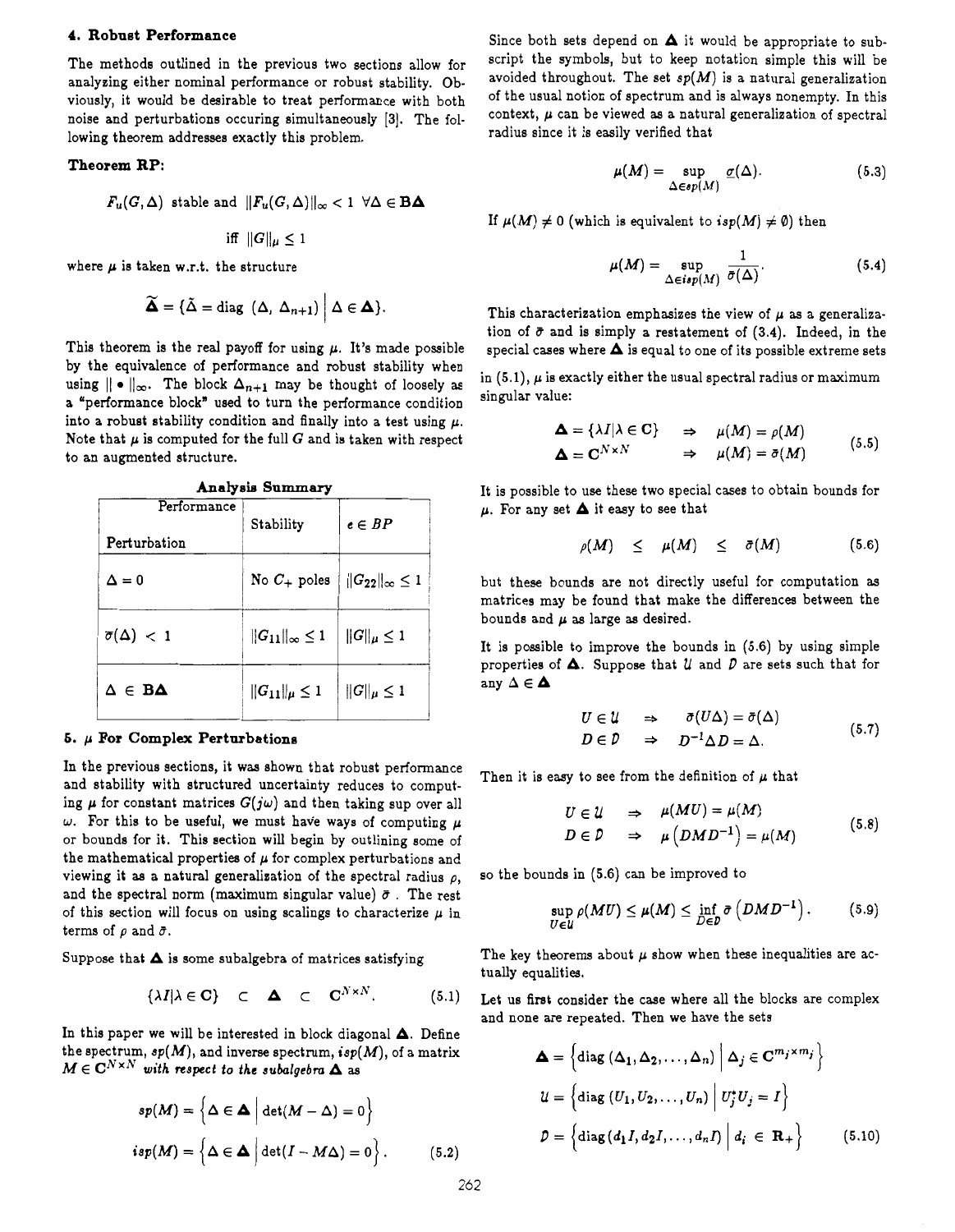It is easy to verify that **(5.7)** holds *so* that the inequaiities in **(5.9)** apply. What is more important is that

$$
\sup_{U \in \mathcal{U}} \rho(MU) = \mu(M) \tag{5.11}
$$

holds for all *M* and **A** and

$$
\mu(M) = \inf_{D \in D} \bar{\sigma} \left( DMD^{-1} \right) \tag{5.12}
$$

if  $n \leq 3$  ( three or fewer blocks ) or if *M* is real [2]. There are other conditions under which this upper bound is an equality but they are more cumbersome to state and generally of less interest. An example of strict inequality for the upper bound has been found for  $n = 4$ . Extensive computational experimentation has yet to find a matrix for which the upper bound exceeds  $\mu$ (actually some lower bound for  $\mu$ ) by more than 15%, and the upper bound is nearly equal for most matrices. This seems to be independent of matrix size and number of blocks. This is encouraging but additional theoretical work is needed to guarantee the quality of the upper bound in general,

The case of repeated blocks is less well understood. To see what *U* and *D* arise when there are repeated blocks consider the simple case where each block is a repeated scalar

$$
\Delta = \left\{ \text{diag} \left( \delta_1 I, \delta_2 I, \dots, \delta_n I \right) \middle| \delta_j \in \mathbf{C} \right\}
$$
  

$$
\mathcal{U} = \left\{ \text{diag} \left( u_1 I, u_2 I, \dots, u_n I \right) \middle| u_j \in \mathbf{C}, |u_j| = 1 \right\}
$$
  

$$
\mathcal{D} = \left\{ \text{diag} \left( D_1, D_2, \dots, D_n \right) \middle| D_j \text{ invertible} \right\} \qquad (5.13)
$$

It is possible to restrict the  $D \in \mathcal{D}$  to positive definite Hermitian matrices  $(D_i = D_i^* > 0)$  without loss of generality. As above, the inequalities in **(5.9)** hold and **(5.11)** also holds for all *M* and **A.** Unfortunately, it is not known under what conditions the upper bound is also an equality. The computational experience with the case of repeated blocks is much more limited than with nonrepeated blocks, but the evidence so far suggests that the upper bound is **also** nearly an equality. The case of repeated nonscalar blocks is just the obvious combination of the the above two cases.

The lower bounds in terms of  $\rho(MU)$  have the desirable property of always achieving *p* independent of the number of blocks. **Un**fortunately,  $\rho(MU)$  can have multiple local maxima which are not global so direct computation of **(5.11)** by gradient search may not find the actual maximum. At this time there is no alternative scheme guaranteed to find the global maximum that has reasonable computational properties. Fan and Tits [14] do have an alternative scheme for a lower bound which does not guarantee that  $\mu$  will be found but appears to be very fast and has many advantages over using  $(5.11)$ .

The upper bound in **(5.9)** is more easily found since the expression  $\bar{\sigma}$  (*DMD<sup>-1</sup>*) has only global minima. This is a direct consequence of the fact that  $\bar{\sigma}$  ( $e^{D}Me^{-D}$ ) is convex in *D*. This fact was used in **[2]** to argue that the upper bound in **(5.9)** probably offered a reasonable alternative to **(5.11)** for computation of  $\mu$ . The original proof of convexity was rather cumbersome and appeared later in **[15].** 

Computational experience to date has indicated that it is desirable in practice to use both upper and lower bounds for  $\mu$ , since the existing bounds nicely complement each other. The upper bound is easily computed but may not give *p* except in special cases. On the other hand, it appears to be nearly equal to  $\mu$  in all cases. The existing lower bounds (including both **(5.11)** and those in  $[14]$  are, in principle, equal to  $\mu$  in all cases but may fail because of local maxima. By having an upper bound it is much easier to recognize when a local maxima is not globa! and restart the algorithm with another initial guess. Extensive computational experience has yet to reveal a  $\text{(complex)}$   $\mu$  problem where the bounds obtained in this way differed by more than about **15%.** More research is needed to show whether this is always true. It could simply turn out that counterexamples exist but are difficult to find.

## **6. Computation of** *p* **for Real Perturbations**

The properties of  $\mu$  when  $\Delta$  has some elements restricted to be real are quite different from the purely complex case. Suppose that

$$
\Delta = \{ \text{diag}(\delta_1, \delta_2, \dots, \delta_m, \Delta_1, \Delta_2, \dots, \Delta_n) \mid \delta_i \in \mathbf{R}, \Delta_j \in \mathbf{C}^{k_j \times k_j} \}
$$
(6.1)

and  $sp(M)$  and  $isp(M)$  are defined for  $\Delta$  exactly as in (5.2). In this case, it is possible for either  $sp(M)$  or  $isp(M)$  to be the empty set. Furthermore, **(5.3)** is no longer a correct characterization of  $\mu$  in general and there is no natural way to view  $\mu$  as a simple generalization of the usual notion of spectral radius. Of course, (5.4) still applies provided  $\mu(M) \neq 0$  (i.e.  $isp(M) \neq \emptyset$ ).

This section will focus on upper bounds to  $\mu$  that can be obtained by scaling  $\bar{\sigma}$ . The choice of scaling is based on the following lemma which characterizes a useful class of scalings. In the following lemma, assume that

$$
T=\begin{bmatrix}T_{11}&T_{12}\\T_{21}&T_{22}\end{bmatrix}
$$

and  $\det(I - T_{22}M) \neq 0$  so that

$$
F_I(T,M)=T_{11}+T_{12}M(I-T_{22}M)^{-1}T_{21}
$$

is well-defined.

Lemma:

Suppose 
$$
\exists T
$$
 such that  $\mathbf{B}\mathbf{\Delta} \subset \left\{ F_u(T, \Delta) \middle| \ \overline{\sigma}(\Delta) < 1 \right\}$   
then  $\overline{\sigma}(F_l(T, M)) \leq 1 \Rightarrow \mu(M) \leq 1$ 

This lemma says that if  $F_u(T, \Delta)$  "covers" **BA** then *T* can be used to obtain an upper bound for  $\mu$ . The next step is to identify a set of *T's* that satisfy the lemma. To this end define

$$
\mathcal{D} = \{ \text{diag}(d_1, d_2, ..., d_n, d_{m+1}I, d_{m+2}I, ..., d_{m+n}I) \mid d_i \in \mathbf{R}_+ \}
$$
\n
$$
\mathcal{C} = \{ \text{diag}(c_1, c_2, ..., c_m, 0, 0, ..., 0) \mid c_i \in [-1, 1] \}
$$
\n
$$
\mathcal{T} = \left\{ \left[ \frac{jC}{D^{-1}} \left( I - C^2 \right)^{1/2} D \right] \mid D \in \mathcal{D}, C \in \mathcal{C} \right\} \qquad (6.2)
$$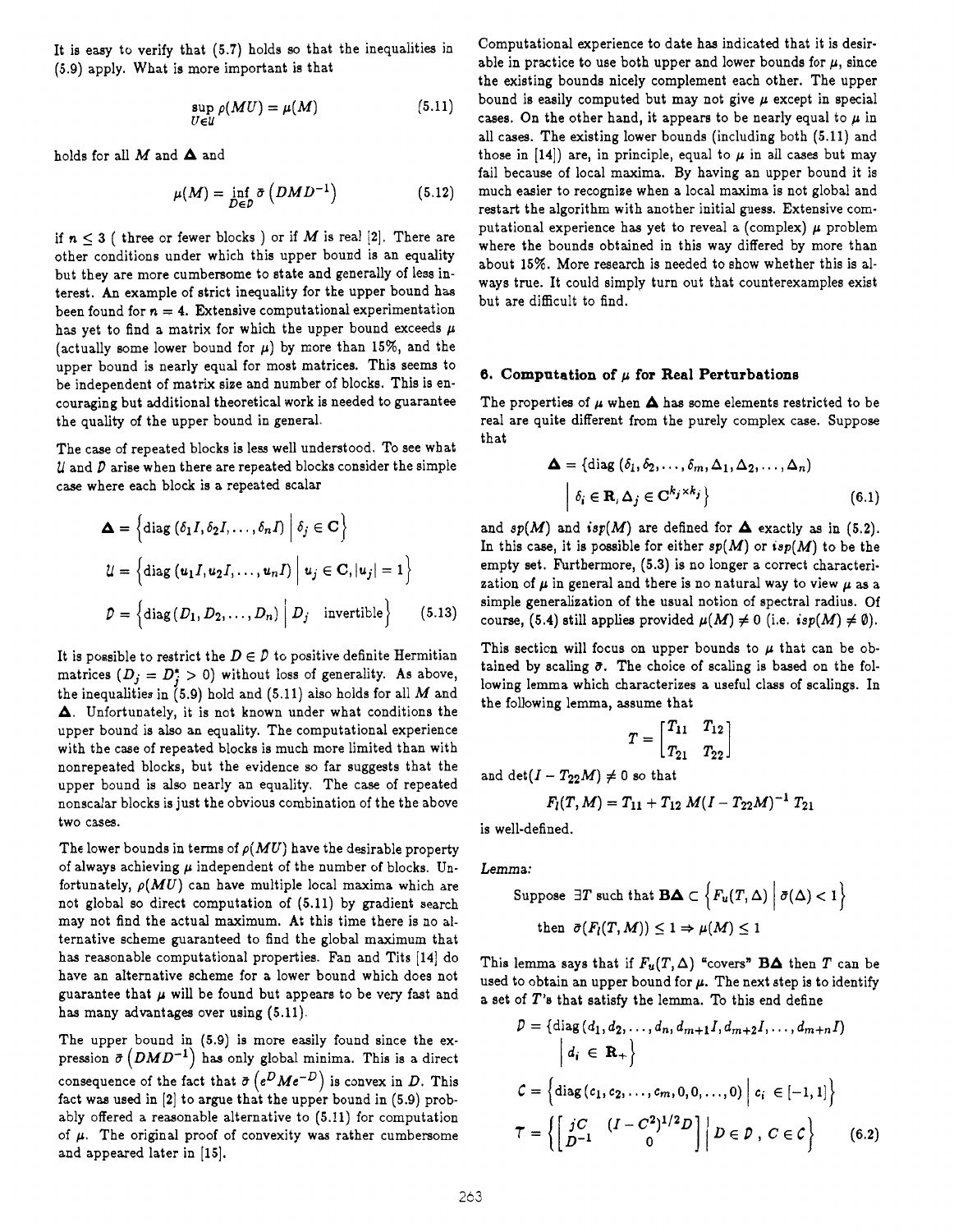where  $D$  and  $C$  are partitioned conformally with  $\Delta$ . With these definitions, for  $T \in \mathcal{T}$ 

$$
F_l(T, M) = jC + (I - C^2)^{1/2} DMD^{-1}.
$$
 (6.3)

It is a matter of some simple algebra to show that all  $T \in \mathcal{T}$ satisfy the lemma. Note that if there are no real parameters  $(m=0)$ , then  $F_l(T,M) = DMD^{-1}$  and this scaling reduces to that considered in **(5.10)** and **(5.12).** 

Obtaining an upper bound based on **(6.3)** is somewhat more complicated than is possible in **(5.12).** The difficulty is that the above lemma only implies that  $\mu(M)$  < 1 and does not scale. Using the sets in **(6.2),** we can define

$$
\tilde{\mu}(M) = \inf_{\alpha \in \mathbf{R}_+} \left\{ \alpha \mid \inf_{T \in \mathcal{T}} \bar{\sigma} \left( F_l(T, \frac{1}{\alpha} M) \right) < 1 \right\}. \tag{6.4}
$$

It follows immediately from the lemma that

$$
\mu(M) \leq \tilde{\mu}(M)
$$

and thus  $\tilde{\mu}$  provides an upper bound for  $\mu$ . Again note that for<br>no real parameters,  $\tilde{\mu}(M)$  simplifies to<br> $\tilde{\mu}(M) = \inf_{D \in \mathcal{D}} \tilde{\sigma}(DMD^{-1})$ no real parameters,  $\tilde{\mu}(M)$  simplifies to

$$
\tilde{\mu}(M) = \inf_{D \in \mathcal{D}} \tilde{\sigma}(DMD^{-1})
$$

The natural question is how good a bound is  $\tilde{\mu}$  for  $\mu$ . Recall that for  $m = 0$ ,  $n \leq 3$  that  $\tilde{\mu} = \mu$  for all matrices independent of block size **(rn** is the number of real parameters and **n** is the number of complex blocks). **A** simple extension of this result yields  $\tilde{\mu} = \mu$  when  $m = 1$ ,  $n \leq 2$ . Although counterexamples exist for problems with more than these number of blocks, experience has shown that  $\tilde{\mu}$  is often a good approximation to  $\mu$ even in these cases. While this experience is encouraging it is not conclusive and additional research is needed to establish the value of  $\tilde{\mu}$ . Unfortunately, when there is more than one real parameter it is possible for  $\mu(M) \ll \tilde{\mu}(M)$ .

#### **7. p-Synthesis**

The previous sections on analysis showed that the synthesis problem reduces to finding a stabilizing controller K so that

$$
||F_l(P,K)||_{\alpha} \leq 1 \qquad \alpha = \infty \text{ or } \mu \qquad (7.1)
$$

where  $F_l(P,K) = P_{11} + P_{12} K(I - P_{22}K)^{-1} P_{21}$ . The *P* here is a real-rational, proper transfer function matrix and is not necessarily stable. It will be assumed throughout that *P12* has at least **as** many rows **as** columns, and vice versa for *Pzl.* 

A complete solution to the synthesis problem for the  $\infty$ -norm was recently obtained **([1],[3]-[6]),** which removed the previous restrictions that *P12* and *P21* be square. Another feature of this solution is that it provided an efficient computational scheme using standard real matrix operations on statespace representations. This  $H_{\infty}$ -synthesis solution can be used to provide an approach to solving the  $\mu$ -norm synthesis problem, refered to as  $\mu$ -synthesis. These results will be briefly reviewed before considering the achievable performance results.

The first step in the  $H_{\infty}$  synthesis solution involves finding **J** so that the substitution  $K = F_l(J, Q)$  yields

 $F_l(P, K) = F_l(P, F_l(J, Q)) = R + UQV$  (7.2)

with  $F_l(P, K)$  internally stable iff  $Q \in H_\infty$ . This is a version of the so-called Youla parametrization **[16].** Further, *U* is inner and *V* co-inner  $(U^*U = I$  and  $VV^* = I)$ , and there exist complementary inner factors  $U_{\perp}$  and  $V_{\perp}$  such that  $[UU_{\perp}]$  and  $[V_V]$  are both square and inner. The *U* and *V* are obtained from coprime factorizations  $P_{12} = UM_1^{-1}$  and  $P_{21} = M_2^{-1}V$ .

The next step involvea using a rational matrix version of the Davis-Kahan- Weinberger matrix dilation results [ **171** to further reduce the problem to one of finding  $\hat{Q} \in RH_{\infty}$  such that

$$
||G + \hat{Q}||_{\infty} \le 1 \tag{7.3}
$$

where  $G \in RL_{\infty}$ . This problem can then be solved using the Hankel norm approximation methods developed by Glover [18]. The resulting optimal  $\hat{Q}$  can then be used to find first the optimal *Q* and then the optimal *K.* 

The  $\mu$ -synthesis problem does not yet have as complete a solution as does the  $H_{\infty}$  synthesis problem. A reasonable approach

would be to try to find a stabilizing controller *K* and scaling *D*  so that

$$
||DF_{l}(P, K)D^{-1}||_{\infty} \leq 1. \tag{7.4}
$$

One method to do this is to alternately minimize the above expression for either *K* and D while holding the other constant. For fixed *D* the left-hand side of (7.4) is just an  $H_{\infty}$  control problem and can be solved using the methods reviewed above. For fixed *K,* the left-hand side of **(7.4)** can be minimized at each frequency **as** a convex optimization problem in *D.* The resulting *D* can be fit with a stable, rational transfer function with stable inverse (the phase of *D* does not affect the norm).

This approach to  $\mu$ -synthesis has been successfully applied to several example problems. In principle, it could be used to obtain controllers that are arbitrarily close to  $\mu$ -optimal in the case of **3** or fewer blocks and provide nearly optimal controllers for the general case. This would depend on the suggested iterative scheme converging to the global optimal *K* and *D.* **Un**fortunately, individual convexity in the two parameters of an optimization problem does not imply joint convexity, and this scheme is not always guaranteed to converge globally to the best *K* and *D.* 

To better understand the properties of the problem in **(7.4)** it is useful to consider the constant matrix probiem. Using **(7.2),** we can reduce **(7.2)** to

$$
||D(R + UQV)D^{-1}||_{\infty} \le 1. \tag{7.5}
$$

for constant *R*, *U*, *V* with  $U^*U = 1$  and  $VV^* = 1$ . For  $D = I$ , it follows from **[18]** that

$$
\min_{Q} \; \overline{\sigma}(R + UQV) = \max\left(\overline{\sigma}(U_{\perp}^{*}R) \; , \; \overline{\sigma}(RV_{\perp}^{*})\right) \tag{7.6}
$$

where  $U^*_{\perp}$  and  $V^*_{\perp}$  are chosen so that  $[U]$   $U_{\perp}$  and  $\begin{bmatrix} V_{\perp} \\ V_{\perp} \end{bmatrix}$  are both square and unitary. All of these quantities are easily computed using standard SVD routines.

Posing **(7.5)** as an optimization problems gives

$$
\min_{D,Q} \; \overline{\sigma} \left( D(R + UQV)D^{-1} \right). \tag{7.7}
$$